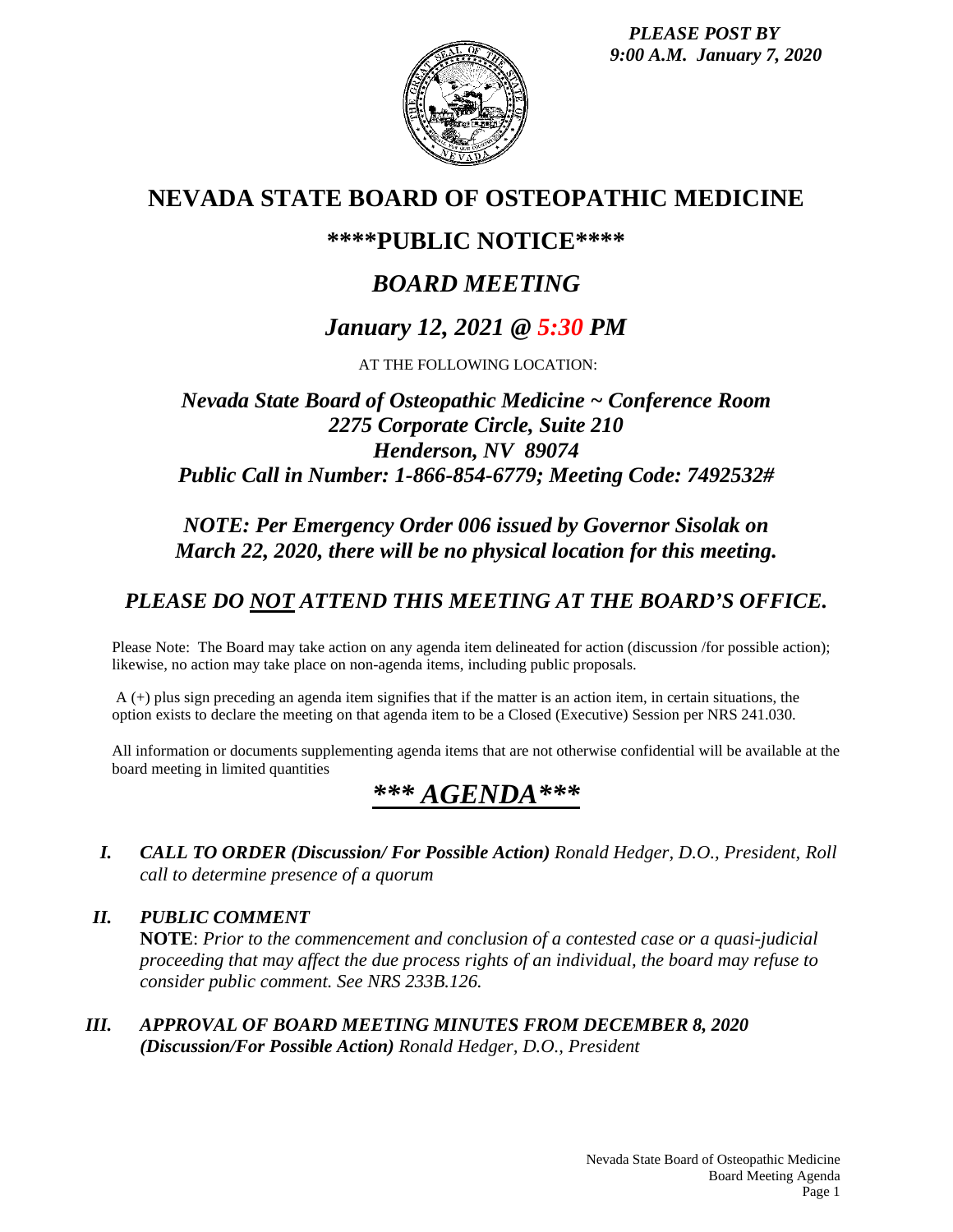#### *IV. CONSENT AGENDA TO GRANT LICENSURE FOR OSTEOPATHIC PHYSICIANS AND PHYSICIAN ASSISTANTS (Discussion/ For Possible Action) Ronald Hedger, D.O., President*

*Under this item the Board may consider the recommendations of the Executive Director and/or President/Vice President to grant licensure to the below listed applicants. The Board may remove any applicant's name from the consent motion, but may not discuss the contents of the application for licensure without the applicant present following proper notice pursuant to the open meeting law.*

#### **Osteopathic Physician Name Specialty**

*Thomas Bergren, D.O. Internal Medicine Derek Foerschler, D.O. Anesthesiology Mark Gamber, D.O. Emergency Medicine Mark Gottlieb, D.O Family Medicine Daniel Nguyen, D.O. Anesthesiology Kien Phung, D.O. Ophthalmology Trevor Taylor, D.O. Anesthesiology Ryan Worth, D.O. Emergency Medicine*

*Lauren Belove, PA-C Adrianne Pan, D.O. Jacob Parks, PA-C Jake Armbrust, D.O. Katherine Tinajero, PA-C Active-Not Working* 

### *Physician Assistant Supervising Physician*

#### *V. EXECUTIVE DIRECTOR'S REPORT*

- *a. Financial Statements*
- *b. Licensing*
- *VI. LEGAL REPORT (Discussion/For Possible Action) by Louis Ling, Board Counsel and/or Justin Taruc, Deputy Attorney General*
- *VII. LEGISLATIVE UPDATE (Discussion/For Possible Action) by Susan Fisher, Board Government Affairs/Lobbyist*.

### *VIII. ITEMS FOR FUTURE DISCUSSION/ACTION/UPCOMING AGENDA*

*IX. PRESIDENT'S REPORT on Board Business, Ronald Hedger, D.O., President*

### *X. PUBLIC COMMENT*

*Prior to the commencement and conclusion of a contested case or a quasi-judicial proceeding that may affect the due process rights of an individual, the board may refuse to consider public comment. See NRS 233B.126.*

*Under the public comment item, members of the public may bring matters not appearing on this agenda to the attention of the Board. The Board may discuss but may not act on the matters at this meeting. A citizen may speak on a matter not on the posted Agenda after all matters listed on the posted Agenda have been acted upon by the Board, but only after receiving recognition and consent of the Chairman of the Board. If the Board desires, the matters may be placed on a future agenda for action.*